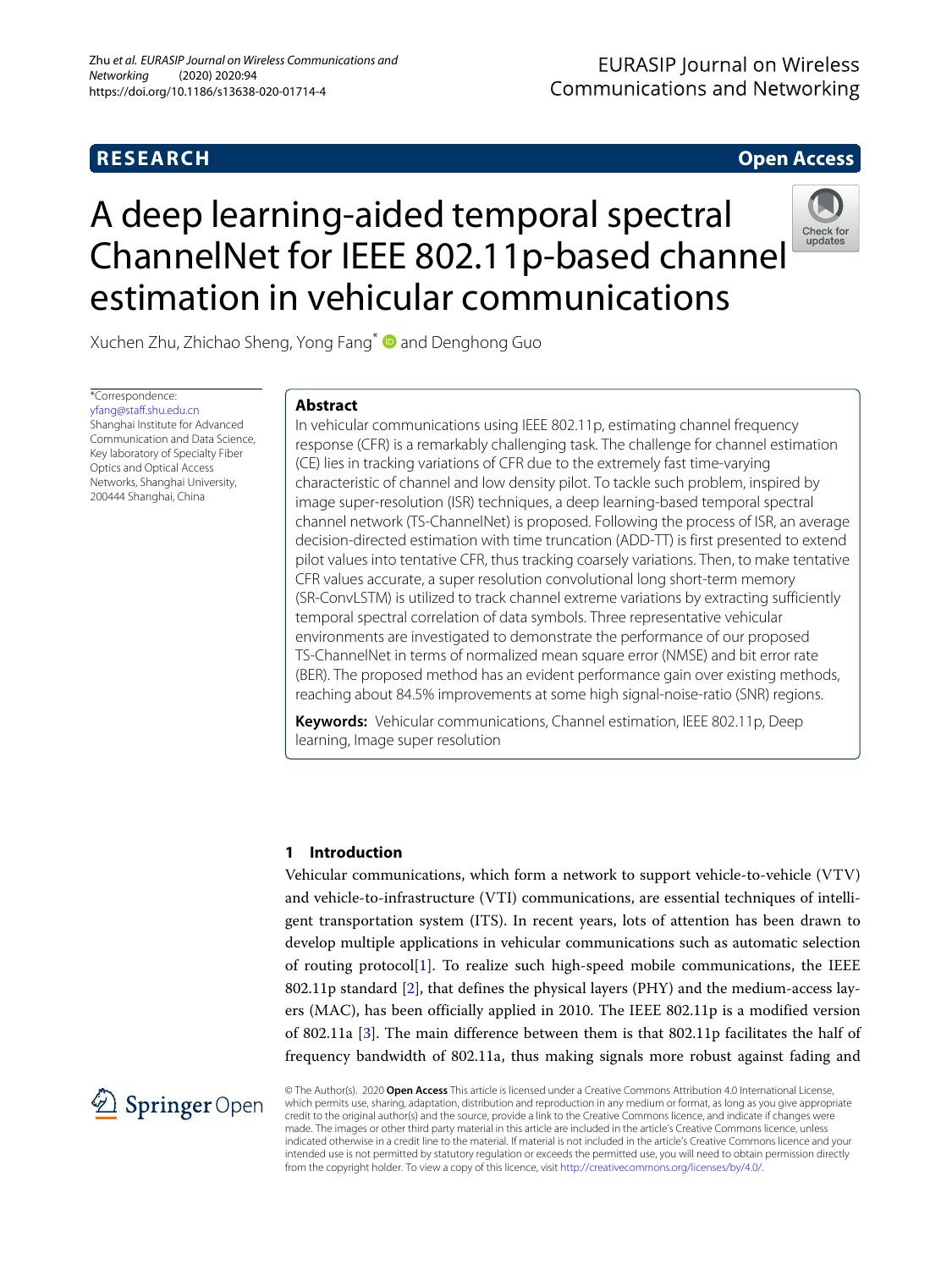multipath propagation effects in vehicular environments[\[4\]](#page-13-3). What is more, it can support lower latency, realize higher data rate, and enhance security compared to other standards [\[5\]](#page-13-4).

Channel estimation (CE) schemes play a crucial role in the performance of vehicular communication using 802.11p. The estimated channel response (CR) significantly affects the subsequent equalization, demodulation, and decoding. In general, the accuracy of CE determines the performance of the whole system. However, in PHY layer, the 802.11p protocol utilizes four pilot subcarriers per one OFDM symbol. The pilot positions are too loose to adequately track variations of channel frequency response (CFR). In addition, due to the fact that CR varies greatly in vehicular communications, coupled with no restrictions of the packet length in 802.11p, channel estimation (CE) keeps easily outdated during the entire packet.

A lot of work has been proposed to track channel variations over the frame duration for vehicular communication under the IEEE 802.11p standard. The current method focuses on data pilot-aided successive (DPAS) whose key is to consider the demapped data signals as aided pilot  $[6-9]$  $[6-9]$ . The performance gain, however, is not evident especially at high signal-noise-ratio (SNR) region because of the error propagation caused by accumulated noise in the iterative process. Recently, deep learning (DL) has shown impressively promising prospects. DL enables to extract inherent characteristic of signals and is applied for channel estimation  $[10-14]$  $[10-14]$ . However, due to deep fading caused by high Doppler shift under vehicular environment, above DL-based approaches degrades in the accuracy of CE. The main objective of this paper is to estimate precisely CFR by integrating DPAS with DL.

In this paper, a deep learning-aided temporal spectral channel network (TS-ChannelNet) for 802.11p-based channel estimation under high-speed vehicular scenarios is proposed to track variations of CFR. In general, the pilot taken as low-resolution (LR) version of CR is utilized to recover high-resolution (HR) version of CR by TS-ChannelNet. Our presented TS-ChannelNet consists of two phases. Initially, coarse CR is restored via pilot by leveraging averaging decision-directed with time truncation (ADD-TT). By averaging both in time and frequency domains, ADD-TT handles few of the impacts of error propagation caused by time truncation based on decision feedback. Afterwards, a neural network (NN) architecture named super resolution convolutional long short-term memory (SR-ConvLSTM) is introduced to make estimated CR more accurate. SR-ConvLSTM utilizes the power of convolutional long short-term memory (ConvLSTM) that exploits temporal spectral correlation to combat deep fast fading under the extremely time-varying environments. The obtained CR is tailored for vehicular communications. Simulation results demonstrate that our method is competent over previous methods under representative vehicular scenarios. Our contributions of this paper are summarized as follows.

- CFR is modeled as an image. The pilot is considered as a LR version of the image. The estimated CFR is viewed as a HR version of the image. Then, the TS-ChannelNet, which includes pilot-based interpolation and DL-based restoration, is presented to obtain HR version of CFR.
- An improved interpolation based on DD-TT called ADD-TT is taken to extend pilot into reasonable initial coarse CFR. ADD-TT handles few impacts of error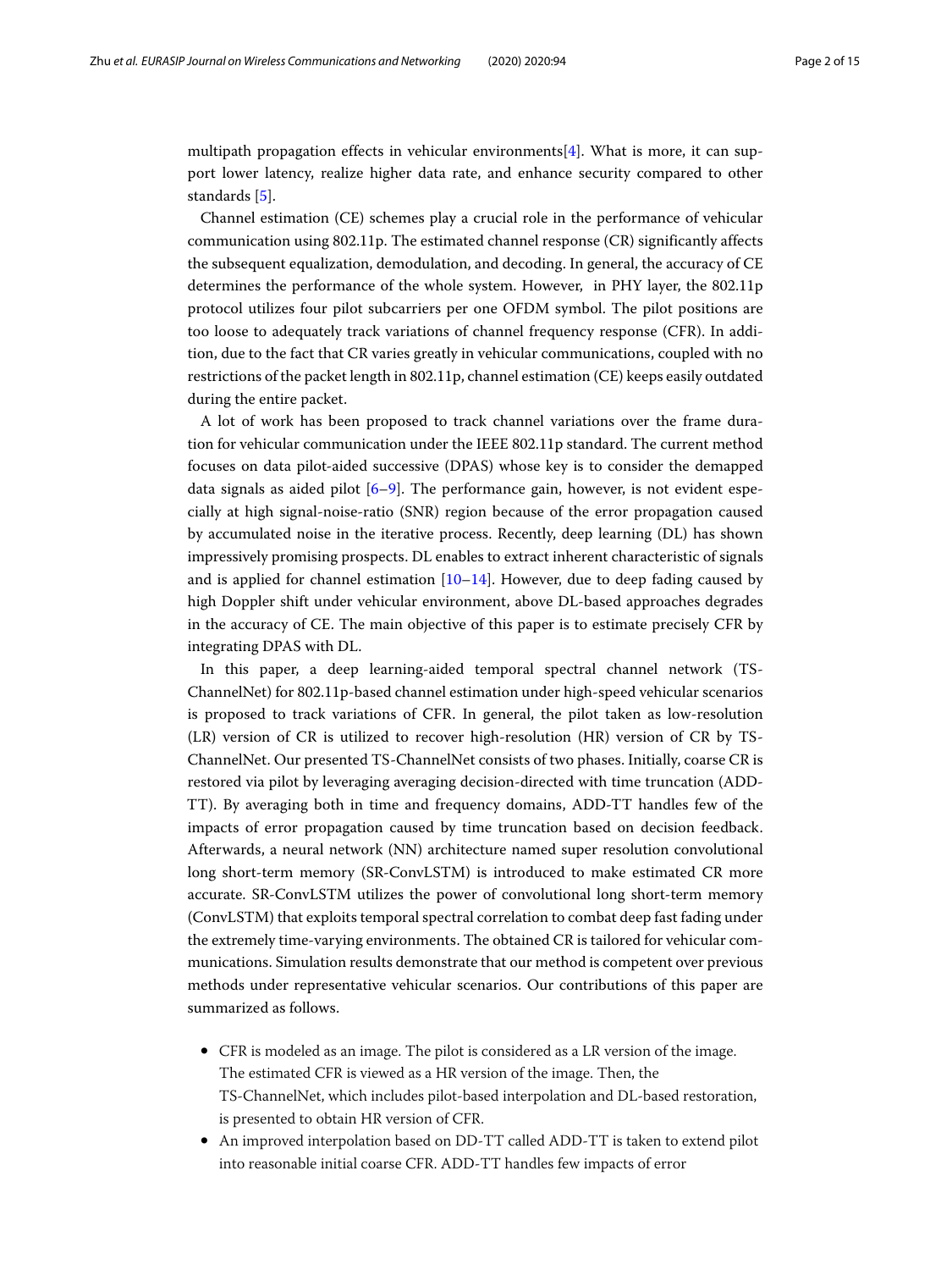propagation by time truncation based on decision feedback and further improves the performance of the follow-up SR-ConvLSTM.

- The new super resolution technique-based architecture named SR-ConvLSTM is designed. It restores HR version of CFR by reflecting highly variations of channel.
- The extensive ablation experiment is conducted to verify that SR-ConvLSTM powerfully extract temporal spectral correlation of signal to track the variations of channel.

The rest of this paper is organized as follows. Section [2](#page-2-0) illustrates related work in details. Section [3](#page-3-0) introduces the system model, channel model, and benchmark algorithm. Section [4](#page-4-0) presents our temporal spectral deep learning-based channel estimation scheme. Section [5](#page-8-0) verifies the full advantage of TS-ChannelNet by simulation results. Section [6](#page-12-0) concludes the paper.

#### <span id="page-2-0"></span>**2 Related work**

In this section, the existing work of CE under vehicular communications using 802.11p standard is first elaborated. The downside of present work is then introduced. Furthermore, DL applied in the communication field, as a promising prospect, is investigated.

In few years, mobile ad hoc network (MANET) has successfully applied in amounts of field, such as health care  $[15, 16]$  $[15, 16]$  $[15, 16]$ , broadcast encryption  $[17]$ , vehicular streaming service [\[18\]](#page-13-12), and urban management [\[19\]](#page-13-13). CE has been investigated actively because it decides the performance of the system in PHY layer [\[7\]](#page-13-14). The current CE focuses on DPAS method, such as STA  $[6]$  and CDP  $[7]$ . The key part of these algorithms is to consider the demapped data signals as aided pilot. Then, the estimated CR is iteratively used to construct data pilot in the follow-up orthogonal frequency division multiplexing (OFDM) symbol. Mehrabi [\[9\]](#page-13-6) introduced decoded data bits into DPAS to suppress noise caused by demodulation, but the performance gain is still marginal at high SNR region. To further improve accuracy of CFR, Awad [\[8\]](#page-13-15) transformed CFR into time domain and performed truncation operation, thus removing demodulation errors. However, because iterative accumulated noise is not eliminated completely, these schemes still suffer from error propagation especially in the rapid time-varying vehicular channels.

Compared to the conventional schemes, DL has been shown to extract powerfully the inherent characteristic of signals [\[20\]](#page-13-16) and thus has been qualified when overcoming multiple problems in wireless communications field  $[21–25]$  $[21–25]$ . FCNN was utilized into channel estimation and pilot design [\[11,](#page-13-18) [12\]](#page-13-19). It initially demonstrates the powerful ability of DL to increase improvement in the accuracy of CE. However, the scheme is not fit for vehicular communications using 802.11p. Because the unlimited packet length in 802.11p leads to increase rapidly in the number of neurons and thus FCNN tends to overfit. Neumann [\[13\]](#page-13-20) modeled channel as conditionally Gaussian distribution given a set of random hyperparameters. Those hyperparameters are learned via convolutional neural network (CNN). Soltani [\[14\]](#page-13-8) viewed channel estimation as an image super resolution problem where the pilot was a low-resolution sampled version of the channel and time-frequency CR was the image to be recovered. But the performance of the method still degrades under fast time-variant environment. The goal of this paper is to integrate DPAS with DL to track variations of channel, thus estimating CFR precisely.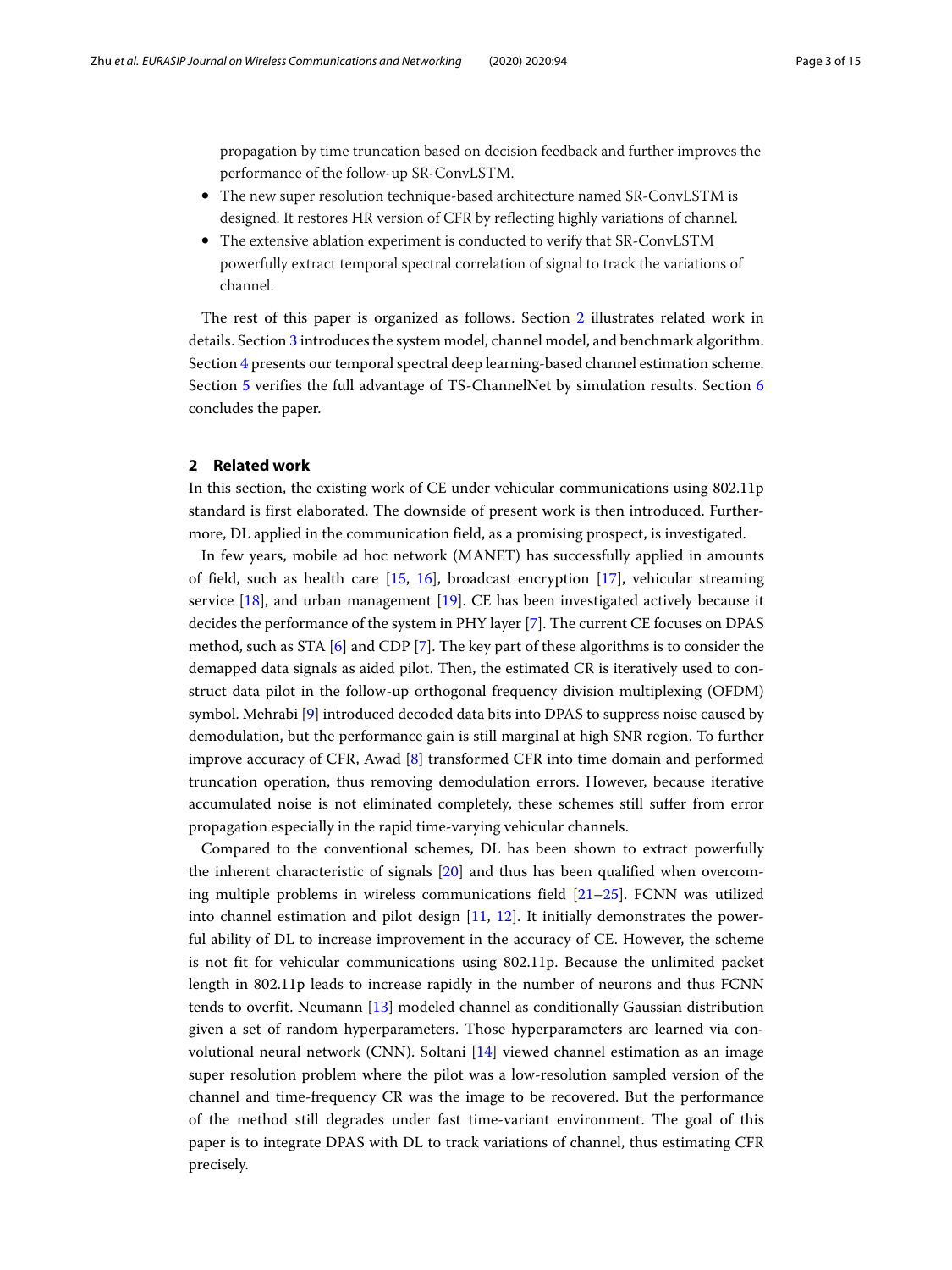#### <span id="page-3-0"></span>**3 System model**

In this section, the structure of IEEE 802.11p under vehicular communications is first presented. Then, the channel model for vehicular wireless environment employed in this paper is briefly introduced. Subsequently, ChannelNet applied as benchmark algorithm is elaborated.

#### **3.1 Structure of IEEE 802.11p**

IEEE 802.11p physical layer is based on OFDM which boosts spectrum utilization by turning serial large data streams into parallel data streams on orthogonal subcarriers.

In 802.11p, the received signal is turned into parallel data for fast Fourier transformation (FFT) input, thus obtaining follow-up output in the frequency domain.

$$
Y(t,k) = H(t,k)X(t,k) + Z(t,k).
$$
\n<sup>(1)</sup>

where  $Y(t, k)$  and  $X(t, k)$  represents received, transmitted OFDM data symbols using FFT respectively,  $H(t, k)$  represents the CFR of the wireless channel, and  $Z(t, k)$  is added white Gaussian noise (AWGN). *t* represents the index of length per frame with  $1 \le t \le T$ . *T* is the number of length per frame. *k* denotes the index of subcarriers per frame with  $1 \leq k \leq K$ . *K* is the number of subcarrier per frame. How to estimate *H* more accurately is the goal of this paper.

IEEE 802.11p defines 75 MHz band at 5.9 GHz. The 75 MHz bandwidth is divided into 7 channels including one control channel (CCH) and six service channels. Safety messages are transmitted through CCH when emergent events happen [\[26\]](#page-14-1). IEEE 802.11p standard defines that pilot tones for channel estimation is comb structure. It is located on subcarriers -21, -7, 7, and 21 as Fig. [1](#page-3-1) is shown. The initial channel estimation is enabled by utilizing the known training symbols transmitted of the preamble. Due to the highly timevarying channel in vehicular environments and the fact that the frame length is unlimited in the IEEE 802.11p standard, the channel estimation for each packet outdates easily over

<span id="page-3-1"></span>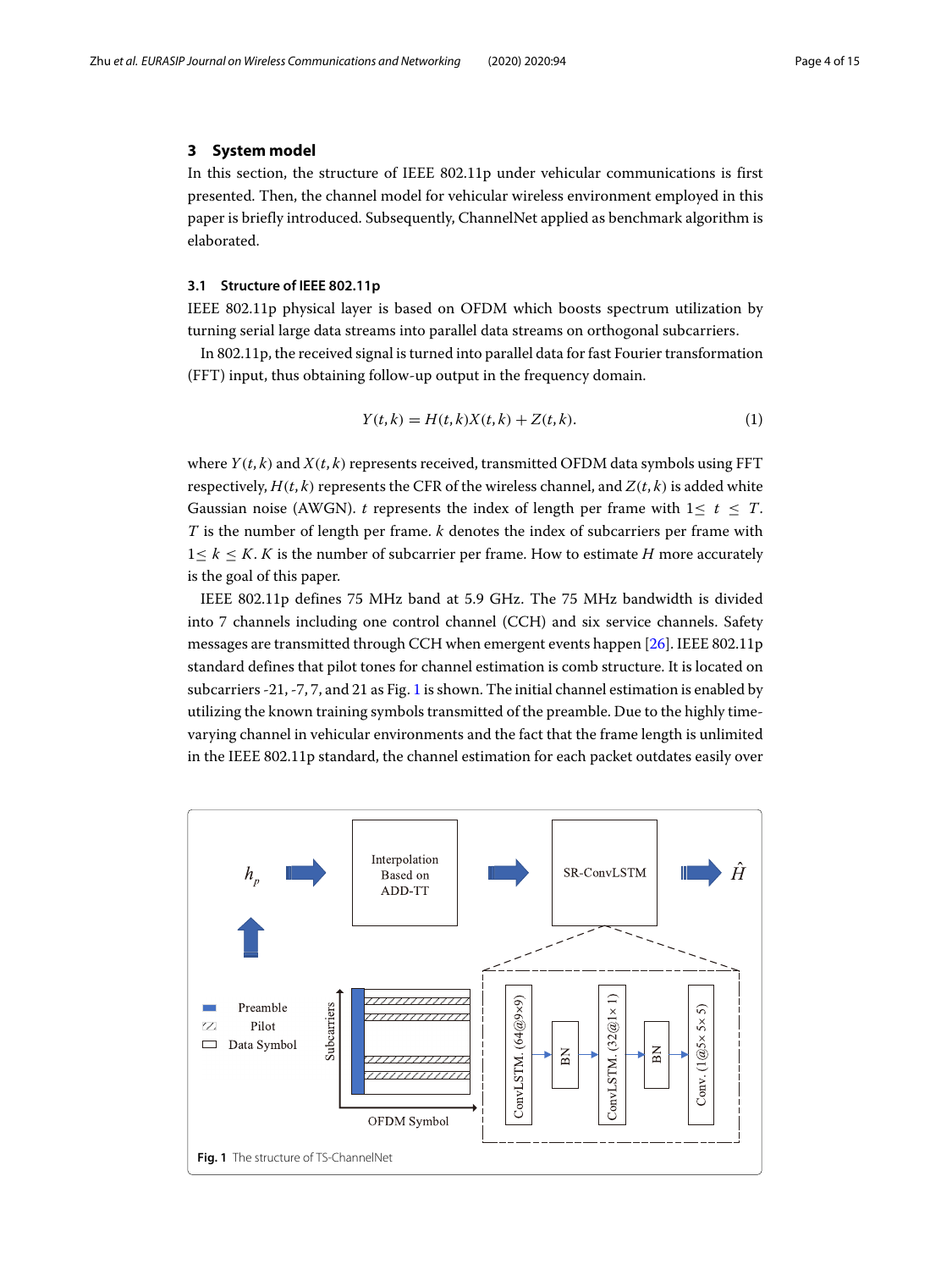the entire packet duration. Therefore, how to design a channel estimation scheme to track variations under vehicular channel is a challenging problem.

#### **3.2 Channel model for vehicular communications**

Due to the relative motion of the transmitter and receiver, a Doppler spectral spread or broadening appears under vehicular communication. The relatively high velocity causes fast time-varying CR. To capture the joint Doppler-delay characteristics of vehicular communications, the tapped-delay line (TDL) model is adopted following the parameter of [\[27\]](#page-14-2). In [\[27\]](#page-14-2), taps are characterized by Doppler power spectral density due to Rayleigh fading. The channel impulse response is calculated as (2)

$$
h(t,\tau) = \sum_{l=1}^{L} \phi_l(t)\delta(\tau - \tau_l(t)).
$$
\n(2)

where  $\phi_l(t)$  represents the fading coefficient, *L* denotes resolution multipath,  $\delta$  is impulse function, and  $\tau_l(t)$  denotes time delay in *l*th path.

In this paper, three representative models are given as in [\[27\]](#page-14-2), i.e., VTV Expressway Oncoming (VTVEO), VTV Urban Canyon (VTVUC) Oncoming, and RTV Expressway (RTVE). In the VTV Expressway Oncoming scenario, the moving speed of the receiver and the transmitter is the highest compared to the other scenarios. Its speed is 100km/h and its Doppler shift is about 1200Hz. Then, the VTV Urban Oncoming is the medium challenging environment for channel estimation. Its Doppler shift is 400–500 Hz with about 32 km/h moving velocity. In conclusion, the models presented are typical standard vehicular environments that consist of different velocities (low velocity/high velocity), and a Doppler shift ranged from 400 to 1200 Hz.

#### **3.3 Benchmark algorithm: ChannelNet**

In [\[14\]](#page-13-8), a deep learning-based channel estimation scheme named ChannelNet was implemented for the short length of frame in slow time-varying environment. By viewing CR as images, the pilot values were utilized via image super resolution technique to restore (estimate) CR.

The process of ChannelNet consists of two phases. On the one hand, the isolated pilot values are extended to initial CR via Gaussian interpolation. On the other hand, CR values as input are fed into super resolution neural network (SRCNN) [\[28\]](#page-14-3) followed by denoising convolutional neural network (DnCNN) [\[29\]](#page-14-4). The NN generates the estimated CR. The authors investigate the performance of ChannelNet in relatively slow time-varying environment. In our experimental trial, ChannelNet furthermore degrades for high-velocity mobile communications. This is owing to the unreliability of initial interpolation method, coupled with the fact that CNN does not have enough capacity to uncover temporal spectral correlation of the CR, thereby keeping CR outdated over the frame duration.

#### <span id="page-4-0"></span>**4 Proposed method**

In this section, we first describe the pre-process of TS-ChannelNet. It utilizes interpolation scheme based on ADD-TT via pilot values. Then, the NN architecture named SR-ConvLSTM is presented to track variations of vehicular channel. Afterwards, the training process of TS-ChannelNet that is made up of ADD-TT following by SR-ConvLSTM is illustrated.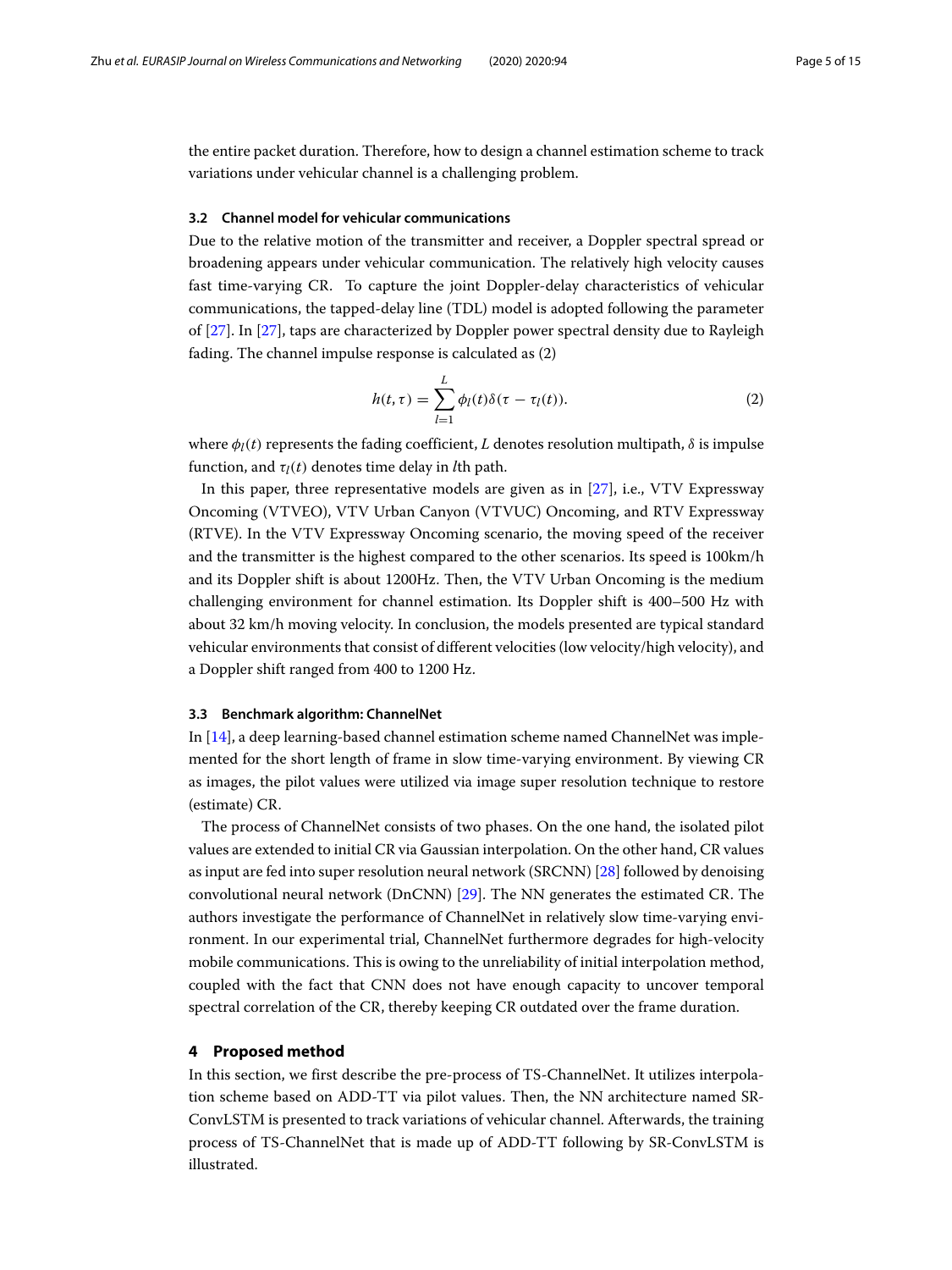#### **4.1 Interpolation based on ADD-TT**

In this subsection, interpolation based on pilot via ADD-TT is implemented to obtain coarse CR. It extends few pilot values to initial CR values that are taken as IR images.

Usually, least squares (LS) estimation utilizes two identical preambles which are sent at the beginning of received packet in IEEE 802.11p to estimate tentative CR. *Y*(1, *k*), *Y*(2, *k*) are the first two long training symbols.  $X(1, k)$ ,  $X(2, k)$  are identical and two transmitted predefined long symbols in the frequency domain. To obtain CFR for all subcarriers, the received  $Y(1, k)$  and  $Y(2, k)$  are divided by  $X(1, k)$  as

$$
\hat{H}_{LS}(1,k) = \frac{Y(1,k) + Y(2,k)}{2X(1,k)},
$$
\n(3)

where  $\hat{H}_{LS}(1, k)$  represents the LS channel estimate at the 1th time slot on the *k*th subcarrier. LS estimation assumes the channel is stationary. However, vehicular channel varies fast and the performance of LS estimation degrades significantly.

Then, decision-directed channel estimation is presented. It is based on correlation of adjacent symbols. The symbols are equalized by previous channel estimation as follows

$$
\hat{S}(t,k) = \frac{Y(t,k)}{\hat{H}(t-1,k)},
$$
\n(4)

where *S*ˆ(*t*, *k*) denotes equalized symbol at the *t*th time slot on the *k*th subcarrier and  $\hat{H}(t-1,k)$  is the previous channel estimation. Based on the high correlation between adjacent data symbols, the current *t*th CFR is assumed to be unchanged with respect to the previous. The errors caused by such assumption are alleviated by the subsequent demodulation. Hence, the previous  $\hat{H}(t-1,k)$  is utilized to estimate. Note that the first estimated CR is LS channel estimation using (2). Then, the decision feedback is used to update channel estimate according to (5)

$$
\hat{H}(t,k) = \frac{Y(t,k)}{\hat{X}(t,k)},
$$
\n(5)

where  $\hat{X}(t, k)$  represents the demodulated OFDM data symbol that stems from  $\hat{S}(t, k)$ . The errors of estimated CFR are alleviated by demapping  $\hat{S}(t, k)$  to the corresponding constellation point  $\hat{X}(t, k)$ . Thus, data symbols can provide useful channel information to construct data pilot.

However,  $\hat{H}(t, k)$  still cannot eliminate completely noise and accumulate error in iterative process, caused by error propagation, especially at low SNR region. The error propagation happens because the data symbols may be incorrectly demapped and thus the error is gradually accumulated during the iteration. To reduce such negative impact on decision-directed channel estimation, an average method based on time-domain truncation loop approach is applied. The scaled version of FFT matrix *V* is firstly calculated following by

$$
V = \sqrt{M}F_M(:, 1:L+1),\tag{6}
$$

where  $M$  represents the modulation order of the signal,  $F_M$  is the FFT matrix, and  $L$ is the number of reserved time domain taps.  $\hat{H}(t, k)$  is converted to  $h(t, k)$  in the time domain using inverse fast Fourier transformation (IFFT). To curb noise, time truncation is operated. *V* is the scaled matrix that works for converting  $\hat{h}(t, k)$  to frequency domain. Then,  $\hat{H}(t, k)$  is turned into time domain to remove the time domain taps containing most of noise as follows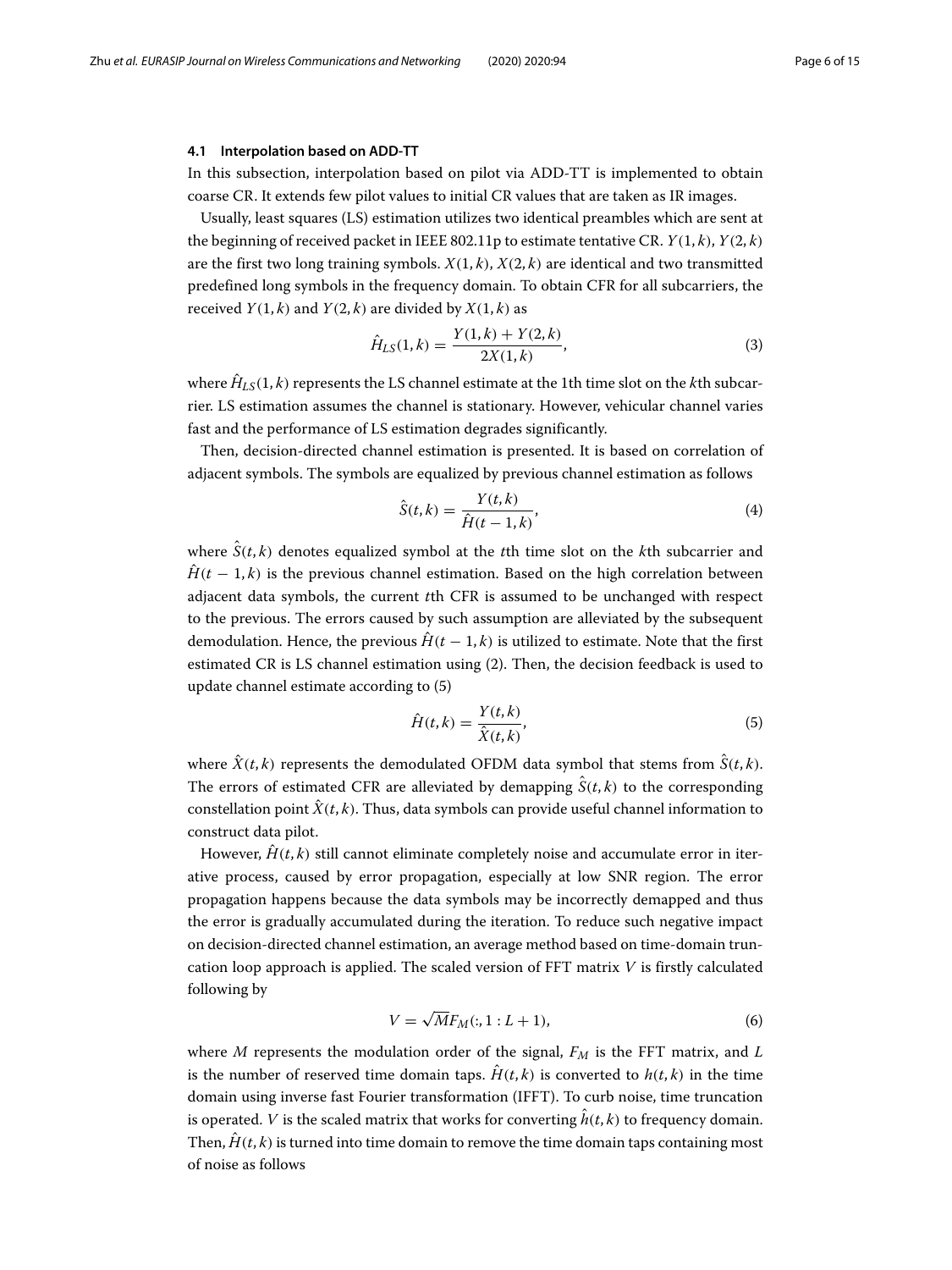$$
\hat{H}_f(t,k) = V\hat{h}(t,1:L),\tag{7}
$$

where  $h(t, 1:L)$  represents the reserved CR in time domain at the  $t$ th time slot and  $H_f(k)$ denotes scaled version of CR in frequency domain. The demodulation errors are equivalent to adding noise into *h*ˆ. Converting from frequency domain to time domain, noise is uniformly distributed across the different taps.  $\hat{h}$  is truncated in the time domain to alleviate the effect of noise caused by demodulation errors. Even though the time truncation is employed, there are some cumulative errors in  $\hat{H}_f(k)$  caused by minor noise. Thus, the average of  $\hat{H}_f(k)$  in time and frequency domains to smooth CR according to (8), (9)

$$
\hat{H}_s(t,k) = \sum_{\lambda=-\beta}^{\lambda=\beta} \frac{1}{2\beta+1} \hat{H}_f(t,k+\lambda),\tag{8}
$$

where  $2\beta+1$  represents the number of averaged subcarriers. The high correlation between adjacent subcarriers  $H_f(t, k + \lambda)$  can be introduced to further improve the accuracy of the estimates. Then, averaging in time domain is calculated as follows,

$$
\hat{H}_f(t,k) = (1-\alpha)\hat{H}(t-1,k)_f + \alpha\hat{H}_s(t,k).
$$
\n(9)

where  $\hat{H}_f(t, k)$  denotes the output of ADD-TT scheme at the *t*th time slot on the *k*th subcarrier, and  $\alpha$  is coefficient parameter to update CR. Based on the high correlation across successive OFDM symbols, the weighted summation of previous and current estimated CFR can improve the performance.  $\alpha$ ,  $\beta$  are parameters related to knowledge of the vehicular environments. However, it is impossible to obtain such information in practice. It is observed in [\[6\]](#page-13-5) that the best performance of averaging in time and frequency domain is achieved with  $\alpha = 0.5$  and  $\beta = 2$ . Thus,  $\alpha$  is fixed to 0.5 and  $\beta$  is set to 2 in this paper.

#### **4.2 The architecture of SR-ConvLSTM**

ChannelNet based on CNN is inept in uncovering the inherent characteristics of temporal spectral correlation, thus a NN architecture SR-ConvLSTM based on ConvLSTM is proposed. It models temporal spectral correlation of adjacent symbols to estimate CR and is suitable for non-stationary scenarios.

Channel estimation of vehicular communications using IEEE 802.11p is viewed as super resolution problem. Considering the time-variant channel, LSTM that enables to extract time correlation of series is introduced to tackle super resolution problem. In [\[30\]](#page-14-5), the authors prove LSTM successfully handles channel state information (CSI) feedback for time-varying communications. Adding a convolution operation to the LSTM composes of ConvLSTM. ConvLSTM is more effective for feature extraction when the time series data are images. The ConvLSTM [\[31\]](#page-14-6) originates from LSTM. The difference is that after adding the convolution operation which not only obtain the timing relationship, but also to extract features such as convolution layers. In this way, we obtain the temporal spectral characteristics via SR-ConvLSTM based on ConvLSTM.

The details of proposed SR-ConvLSTM are presented. SR-ConvLSTM is composed of five layers including ConvLSTM and batch normalization (BN). Since this paper views channel estimation as an image super resolution problem, inspired by the architecture of [\[28\]](#page-14-3), the structure of ConvLSTM following by BN is chosen and such structure is repeated to track high variations of CFR. ConvLSTM works for capturing temporal spectral correlation between adjacent data symbols and BN enables SR-ConvLSTM to converge. The specific structure is seen in Table [1.](#page-7-0) The first layer applies 64 filters of size 9  $\times$  9 of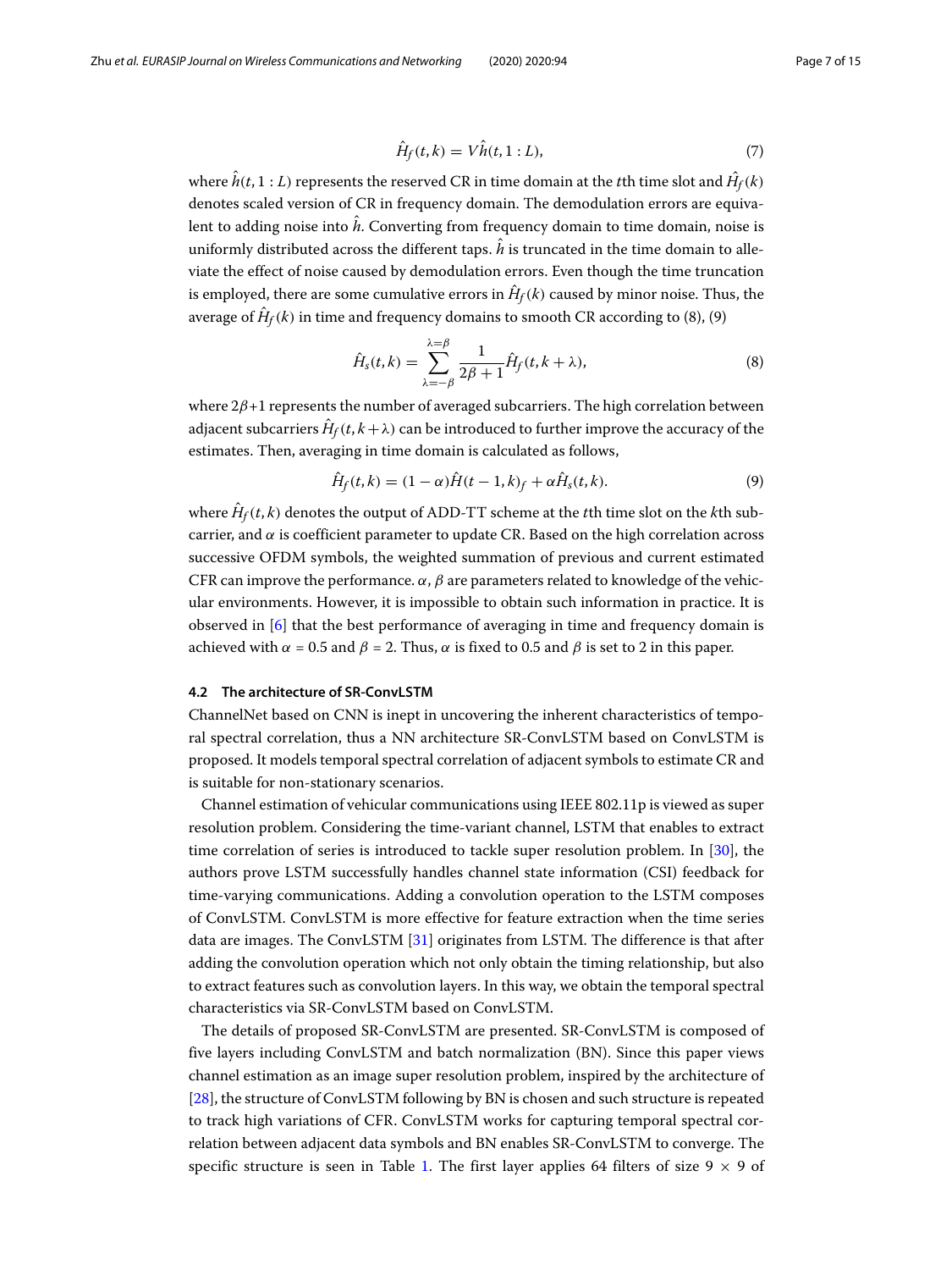| Layer | Type             | Number of filters | Size of filters   | Activation function |
|-------|------------------|-------------------|-------------------|---------------------|
|       | ConvLSTM(Input)  | 64                | $9 \times 9$      | ReLU                |
|       | <b>BN</b>        |                   |                   |                     |
|       | ConvLSTM         | 32                | l x 1             | Rel U               |
| 4     | ΒN               |                   |                   |                     |
|       | ConvLSTM(Output) |                   | $5\times5\times5$ | ReLU                |

<span id="page-7-0"></span>**Table 1** Architecture of the SR-ConvLSTM

ConvLSTM following by rectified linear units (ReLU) activation following by

$$
R(x) = \max(0, x),\tag{10}
$$

where *x* is input of the ConvLSTM. When the activation value of the neuron enters the negative half region, the gradient is 0. That means this neuron is trained to keep sparsity. The second layer is BN. BN is able to solve the problem when the neural network is training with slow convergence speed or exploding gradients. In fact, we find out if BN is removed from SR-ConvLSTM, the network cannot be converged. The reason may lie in the complex distribution of channel that needs BN operation. In addition, BN is added to speed up the training speed and improve the accuracy of the model. The third layer uses 32 filters of size  $1\times1$  of ConvLSTM following by ReLU activation. The fifth layer is BN. The last layer is 1 filter of size  $5\times5\times5$  to reconstruct the output. Notably, to strike balance between performance and complexity, TS-ChannelNet removes DnCNN compared to ChannelNet.

The relationship between input and output of proposed SR-ConvLSTM is represented as

$$
\hat{H} = f\left(\theta; \hat{H}_{\text{seq}}\right). \tag{11}
$$

where  $\theta$  denotes the parameters of SR-ConvLSTM,  $\hat{H}$  is the final estimated CR, and *f* means nonlinear function that is determined by  $\theta$ .

The architecture of ChannelNet must be revised if the frame lengths are changed. What is worse, the whole ChannelNet should be trained from scratch, which is non-trivial in practice. In SR-ConvLSTM, the CR is divided into blocks that contain *n* data symbols. Hence, SR-ConvLSTM fits for the arbitrary frame length without amending the input shape of NN. In conclusion, SR-ConvLSTM is more robust than SRCNN that is building blocks of ChannelNet.

#### **4.3 Training of TS-ChannelNet**

In this paper, estimating CFR at the receiver is viewed as a super resolution problem which includes pilot-based interpolation and DL-based restoration  $[14]$ . Thus, the proposed TS-ChannelNet is composed of ADD-TT and SR-ConvLSTM. In the first phase, pilot values  $h_p$  are extended into the coarse CFR whose dimension is identical to estimated  $\hat{H}$ . In this second phase, SR-ConvLSTM parameterized by  $\theta$  is utilized to make coarse CFR become HR version via DL. The relationship between the input and output of TS-ChannelNet can be represented by this equation:

$$
\hat{H} = f(\theta; h_p) = f_{\theta}(f_{ADD-TT}(h_p); \theta)
$$
\n(12)

where  $f_{\theta}$  and  $f_{ADD-TT}$  are the network and interpolated functions, respectively.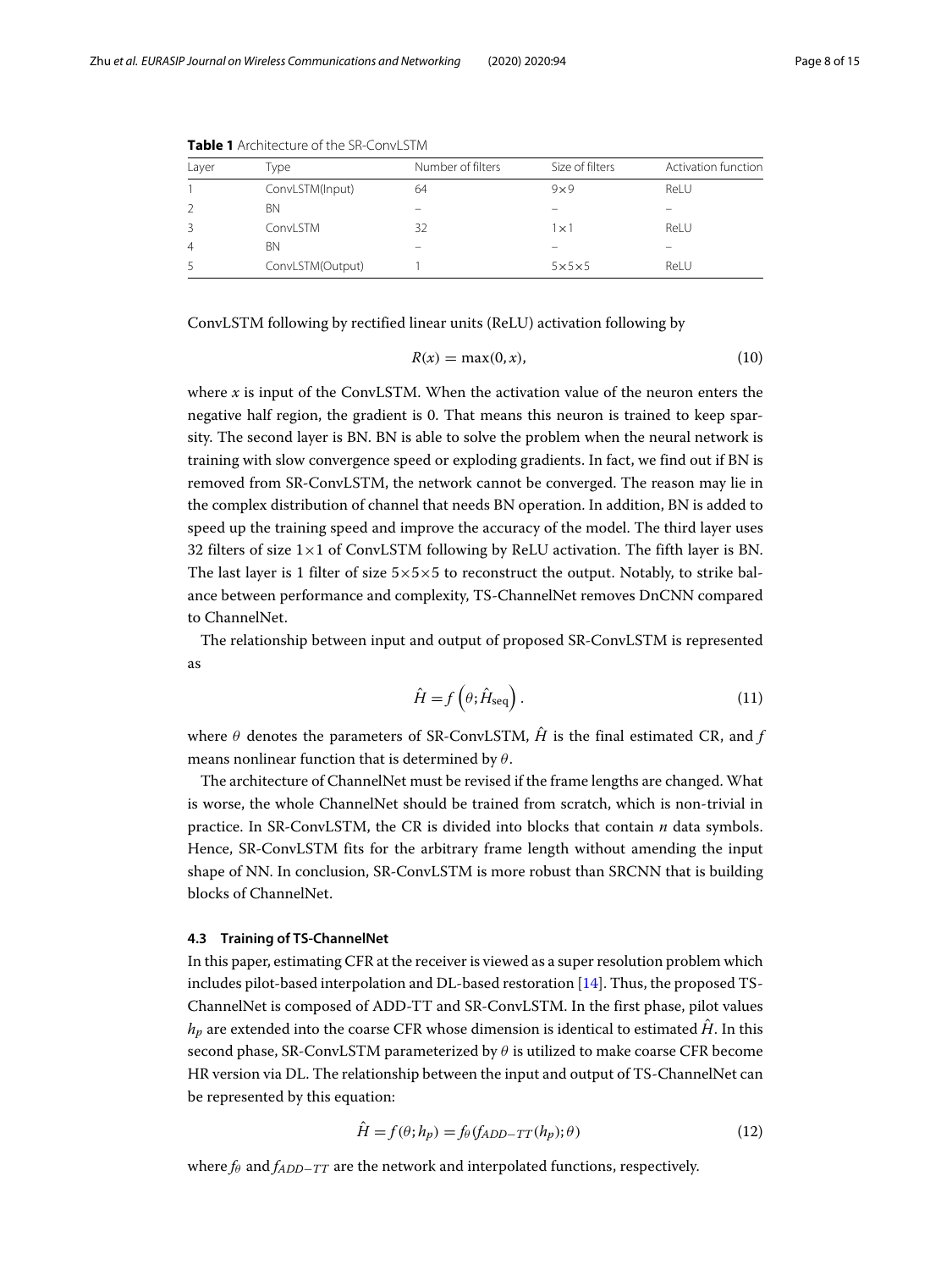ADD-TT in the first phase comprises decision-direction, time truncation, and weighted average. Firstly, decision-direction assumes that the *t*th CFR is highly correlated with the previous and thus  $\hat{H}(t-1,k)$  is used as pseudo  $\hat{H}(t,k)$  to calculate data pilot. The errors caused by such iterative operation are alleviated via demapping data pilot to constellation point. Secondly, accumulate errors by wrong demodulation are equal to adding noise. Noise is uniformly distributed across the different taps from frequency domain to time domain [\[8\]](#page-13-15) and operate truncation to curb it. Thirdly, to make use of pilot, averaging  $\hat{H}(t, k)$  in the frequency and time domain is taken into account. In general, ADD-TT utilizes average decision-directed time truncation to make pilot become coarse  $\hat{H}$ .

SR-ConvLSTM in the second phase is introduced to restore HR version of  $\hat{H}$ . Initially, training SR-ConvLSTM needs to extract real and imaginary part of  $\hat{H}$  and stack them. Then, the stacked  $\hat{H}$  is divided into several blocks to make SR-ConvLSTM reveal temporal spectral correlation. SR-ConvLSTM has impressive power to achieve intrinsic correlation of signal in a end-to-end manner. The stacked  $\hat{H}$  is divided into several blocks. Finally, the output of SR-ConvLSTM is concatenated to obtain final estimated CFR. In addition, the optimization algorithm Adam [\[11\]](#page-13-18) is chosen to make SR-ConvLSTM converge. To measure the accuracy of estimates, the normalized mean square error (NMSE) between  $\hat{H}$  and  $H$  is utilized.

$$
\text{NMSE} = \frac{1}{N} \sum_{i=1}^{N} \frac{E\left[ \left| H - \hat{H} \right|^{2} \right]}{E\left[ |H|^{2} \right]}
$$
(13)

where *N* is the frame length. Besides, bit error rate (BER) is also chosen to demonstrate the performance of TS-ChannelNet. The algorithm of TS-ChannelNet is summarized in Algorithm 1.

#### <span id="page-8-0"></span>**5 Simulation and results**

In this section, we first introduce the settings of the simulation, which includes the parameters of IEEE 802.11p and DL-based model. Then, the simulation results demonstrate the strength of our proposed TS-ChannelNet.

#### **5.1 Simulation setup and parameters**

The IEEE 802.11p end-to-end PHY is implemented for simulation. The NMSE and BER are taken as the performance measurement of the scheme. The range of SNRs for simulation is from 0 to 30 dB with 4 quadrature amplitude modulation (QAM). The velocities range from 32 to 104 km/h. Frame length with 60 blocks is chosen.

| Parameter             | Value | Parameter             | Value   |  |
|-----------------------|-------|-----------------------|---------|--|
| Epoch                 | 60    | Modulation mode       | OAM     |  |
| Dropout               | 0.2   | Number of symbols     | 60      |  |
| Batch size            | 128   | Number of subcarriers | 52      |  |
| Train dataset size    | 32000 | Bandwidth             | 10 MHz  |  |
| Validate dataset size | 8000  | Carrier frequency     | 5.2 GHz |  |
| Test dataset size     | 4000  | FFT size              | 64      |  |

<span id="page-8-1"></span>**Table 2** The parameters of simulation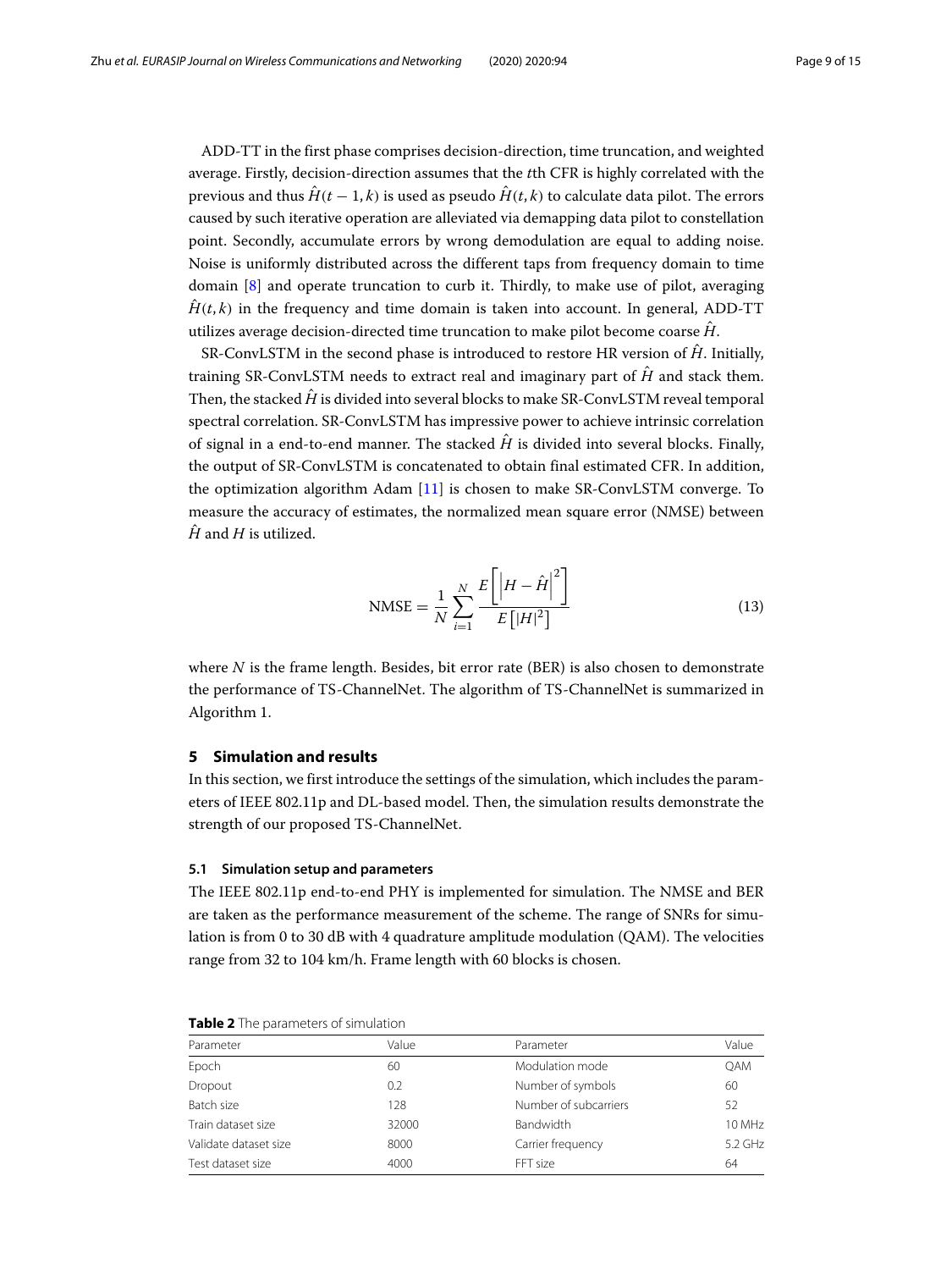$\overline{a}$ 

| Algorithm 1 Proposed TS-ChannelNet Algorithm.                                                                       |  |  |  |  |
|---------------------------------------------------------------------------------------------------------------------|--|--|--|--|
| <i>Input:</i> Training epochs E, Frame length T                                                                     |  |  |  |  |
| Initialize train dataset (the received data symbols $Y_{train}$ , the label of CFR $H_{label}$ )                    |  |  |  |  |
| Initialize test dataset $(Y_{test})$                                                                                |  |  |  |  |
| Initialize SR-ConvLSTM parameters $\theta$ with random values,                                                      |  |  |  |  |
| Calculate $H_{train}(0, k)$ , $H_{test}(0, k)$ as described in (3)                                                  |  |  |  |  |
| for $t = 1$ : T do                                                                                                  |  |  |  |  |
| Obtain $(\hat{H}_{train}(t, k), \hat{H}_{test}(t, k))$ via decision-direction by (4), (5)                           |  |  |  |  |
| Update $(\hat{H}_{train}(t, k), \hat{H}_{test}(t, k))$ via time truncation as in (6), (7)                           |  |  |  |  |
| Update $(\hat{H}_{train}(t, k), \hat{H}_{test}(t, k))$ via averaging in frequency and time domain in (8),           |  |  |  |  |
| (9)                                                                                                                 |  |  |  |  |
| end for                                                                                                             |  |  |  |  |
| $(\hat{H}_{train}, \hat{H}_{test}) \leftarrow$ Stack real and imaginary part of $(\hat{H}_{train}, \hat{H}_{test})$ |  |  |  |  |
| $(\hat{H}_{train}, \hat{H}_{test}) \leftarrow$ Split $(\hat{H}_{train}, \hat{H}_{test})$ into sequences             |  |  |  |  |
| for epoch = $1 : E$ do                                                                                              |  |  |  |  |
| $\theta \leftarrow$ Train SR-ConvLSRM with $(\hat{H}_{train}, H_{label})$ via optimization algorithm Adam           |  |  |  |  |
| $[11]$                                                                                                              |  |  |  |  |
| <b>if</b> <i>NMSE</i> calculated with $(H_{train}, H_{label})$ in (13) converges then                               |  |  |  |  |
| break                                                                                                               |  |  |  |  |
| end if                                                                                                              |  |  |  |  |
| end for                                                                                                             |  |  |  |  |
| $\hat{H}_{out} \leftarrow$ Feed $\hat{H}_{test}$ into the trained SR-ConvLSTM                                       |  |  |  |  |
| Concatenate $\hat{H}_{out}$                                                                                         |  |  |  |  |
| Output: $\hat{H}_{test}$                                                                                            |  |  |  |  |

Tensorflow using graphics processing unit (GPU) is employed for our approach. The learning rate is 0.001 and the dropout is 0.2. The batch size is 128 and epochs are 60. The training size, validation size, and test size are 32000, 8000, and 4000 respectively. The two models are trained at the SNR values of 22 dB with above hyperparameters with respect to three different environments. The specific parameters of simulation are described in Table [2.](#page-8-1).

<span id="page-9-0"></span>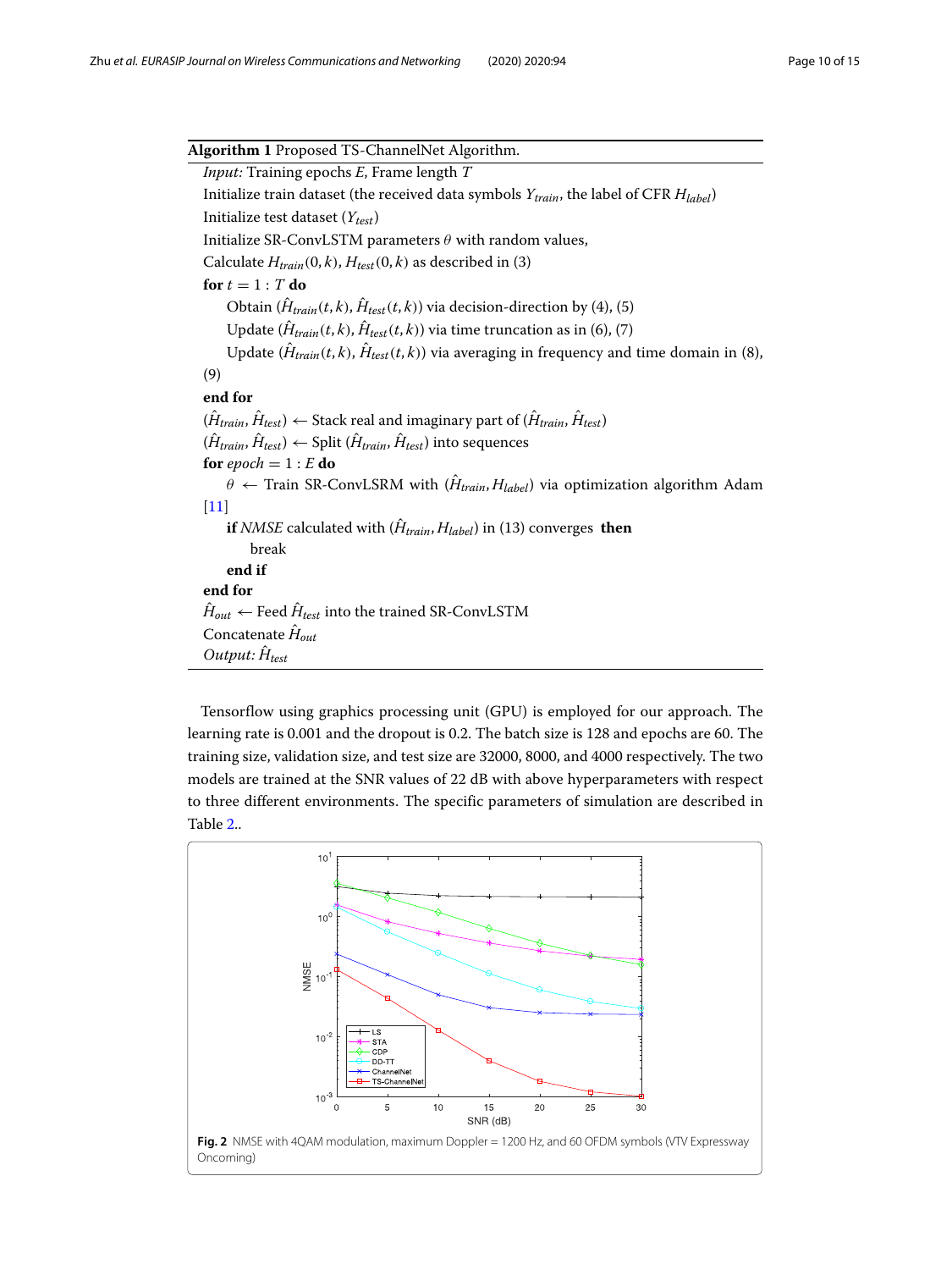

#### <span id="page-10-0"></span>**5.2 Results and discussion**

Figures [2,](#page-9-0) [3,](#page-10-0) and [4](#page-10-1) compare the performance of TS-ChannelNet and other schemes with maximum Doppler shift ranged from 300 to 1200 Hz. It is seen that the DD-TT outperforms ChannelNet at the high SNR region. Our presented scheme consistently has a better performance advantage than other approaches. This is because our proposed scheme estimates CR by integrating pilot knowledge, data knowledge, and the correlation of adjacent symbol. TS-ChannelNet is competent under high-velocity communication, which is challenging for real vehicular communication.

In Fig. [5,](#page-11-0) ideal BER is illustrated. Ideal BER is obtained with known of CR without noise. It is seen that the performance of our method is approaching the ideal situation, which means TS-ChannelNet can nearly accurately recover CR. It is obvious that TS-ChannelNet has a better performance as deep fading for vehicular communications become severer. Through the performance under representative vehicular models, we

<span id="page-10-1"></span>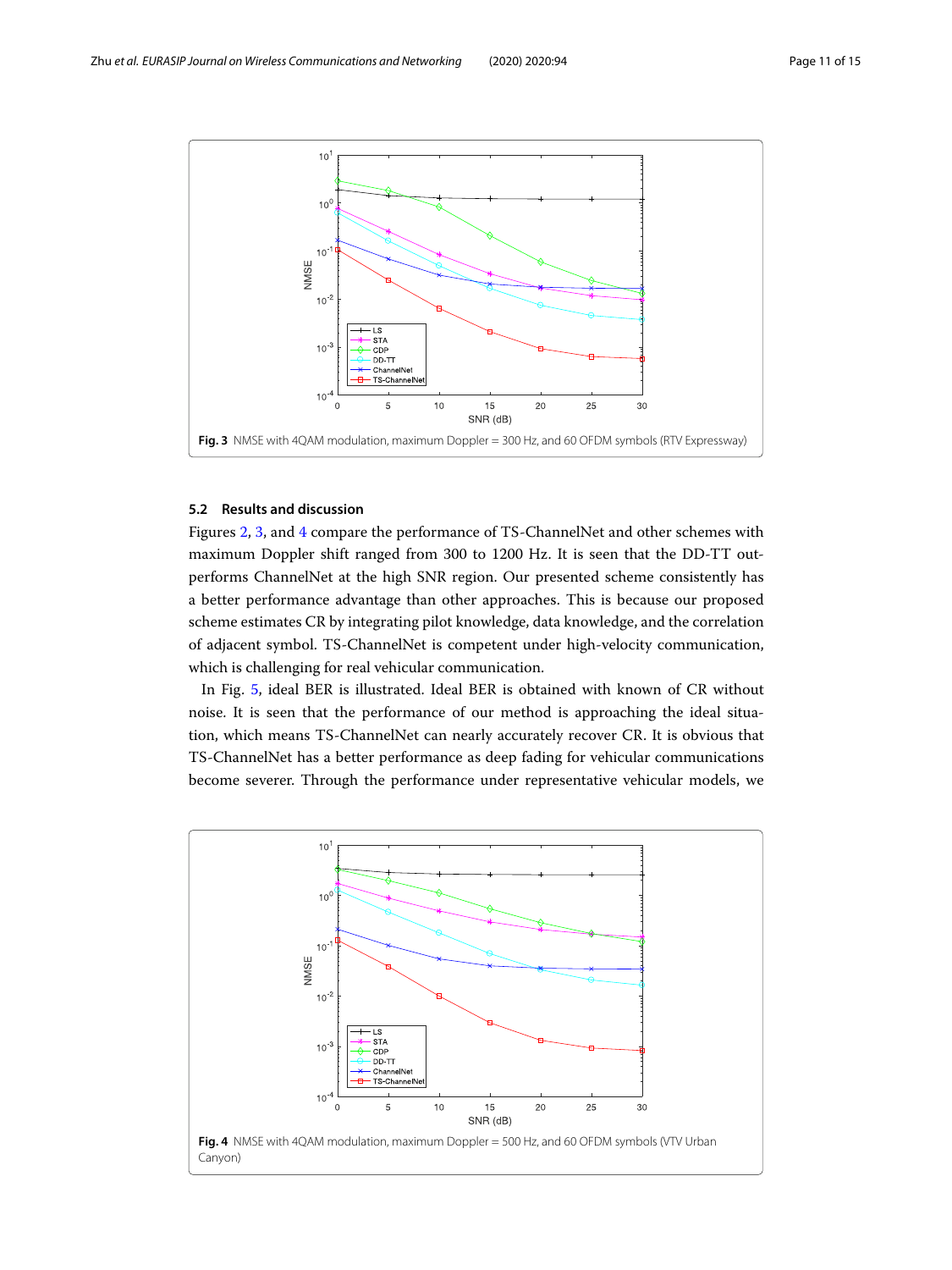

<span id="page-11-0"></span>demonstrate our TS-ChannelNet is robust and has a evident performance in terms of BER or NMSE.

To further investigate our proposed method, an ablation analysis for fast time-varying environment is introduced. Due to the fact that Gaussian interpolation (GI) is utilized in ChannelNet, we take GI, DD-TT, and ADD-TT as interpolation methods in the first phase of TS-ChannelNet respectively while SR-ConvLSTM remains. We refer these approaches as GI-(SR-ConvLSTM), DD-TT-(SR-ConvLSTM), and ADD-TT-(SR-ConvLSTM). Besides, ChannelNet is taken as benchmark algorithm.

Figure [6](#page-11-1) plots the NMSE of TS-ChannelNet with different interpolation methods under high mobility scenario while ChannelNet is considered as a reference. It is clearly seen that TS-ChannelNet with GI outperforms ChannelNet with GI. It suggests that our proposed SR-ConvLSTM has better capacity to extract temporal spectral correlation of data

<span id="page-11-1"></span>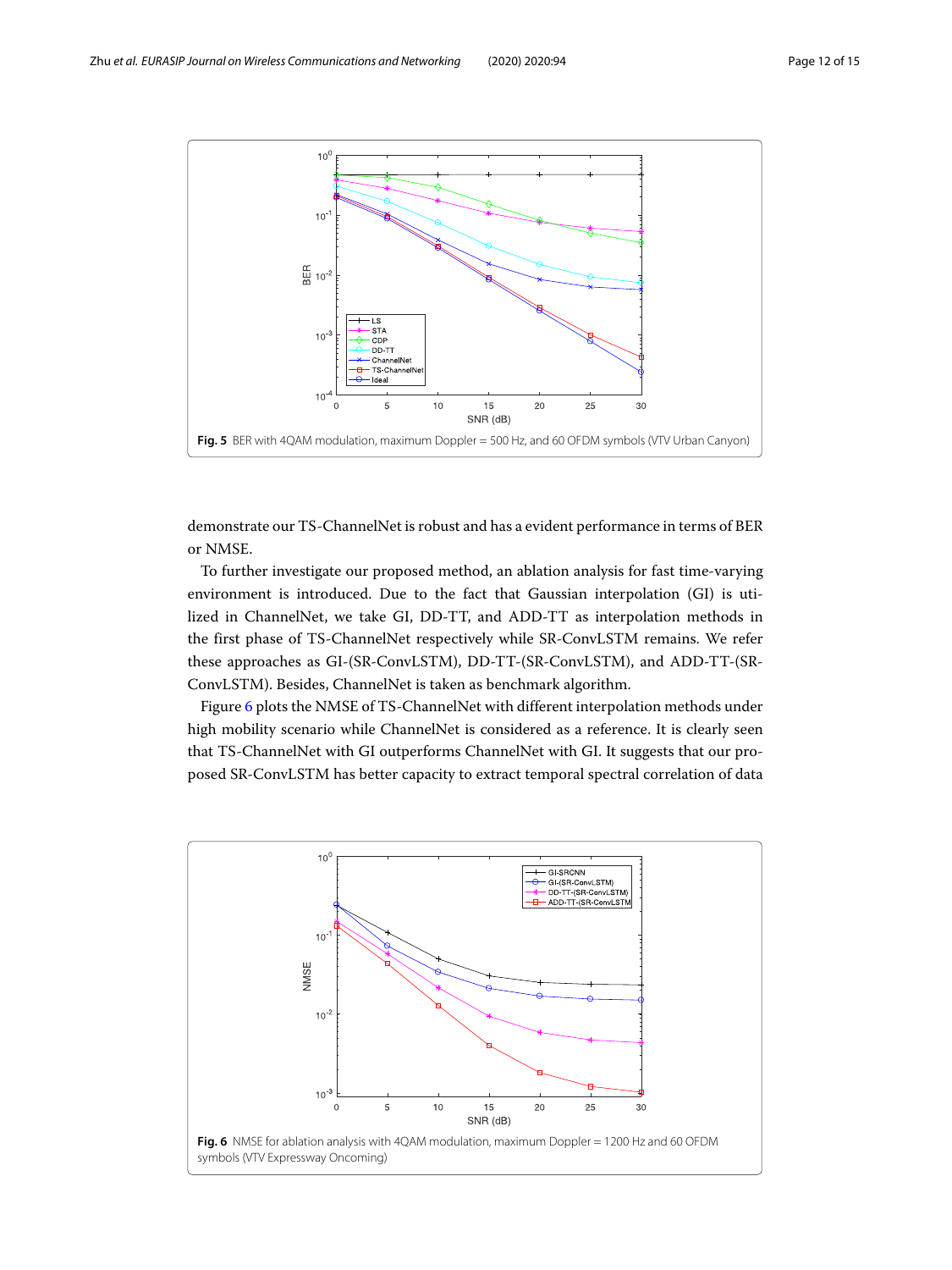|              | ∟S (%) | STA (%) | CDP(%) | $DD-TT$ (%) | ChannelNet (%) |
|--------------|--------|---------|--------|-------------|----------------|
| <b>RTVE</b>  | 99.9   | 94.0    | 96.5   | 95.5        | 84.5           |
| <b>VTVFO</b> | 99.9   | 99.4    | 99.3   | 96.5        | 95.6           |
| <b>VTVUC</b> | 99.9   | 99.4    | 99.3   | 94.9        | 97.6           |

<span id="page-12-1"></span>**Table 3** The improved percentage of TS-ChannelNet with respect to the compared methods

symbol than NN structure of ChannelNet. It is also observed that the different interpolation methods have effect on the performance of following SR-ConvLSTM. It proves that our proposed ADD-TT outperforms DD-TT, especially at high SNR values.

With respect to the compared methods, the improved result of our method in percentage is also presented in Table [3.](#page-12-1) Under three representative channel models, this percentage is obtained in terms of NMSE with SNR=30 dB. The three representative channel models are RTV Expressway (RTVE), VTV Expressway Oncoming (VTVEO), and VTV Urban Canyon (VTVUC) as mentioned before. It is obvious that our proposed method delivers fairly performance gain. Besides, the gain increases as the maximum Doppler shift grows. It demonstrates our proposed method can track more adequately variations of CFR with respect to the compared methods.

#### <span id="page-12-0"></span>**6 Conclusions**

Because CFR in vehicular communications varies highly, it is difficult to track variations of channel. The current DPAS method suffers from error propagation caused by accumulative noise. In this paper, a TS-ChannelNet-based channel estimation method for the fast time-varying scenario using IEEE 802.11p is proposed. In this scheme, CR is taken as images and apply TS-ChannelNet to estimate the CR leveraging pilot. TS-ChannelNet is made up of two phases. Pilot values are first extended to coarse tentative CR via interpolation based on ADD-TT. Note that the estimated CR is divided into sequences that contain *n* adjacent symbols. Afterwards, the SR-ConvLSTM takes divided CR as input and generates recovered CR. Simulation results demonstrate that our proposed method enables prominent performance over previous schemes under high-sped scenarios. Further experiments verify the two building blocks of TS-ChannelNet have all evident performances in channel estimation accuracy. The proposed TS-ChannelNet sheds light on how DL can be successfully applied for CE under high velocity environments.

In this paper, the NN is trained separately with respect to the correspoding representive environments. Hence, the generalization ability of network needs to be further improved. How to use transfer learning to overcome this problem will be our future work.

#### **Abbreviations**

IEEE: Institute of Electrical and Electronics Engineers ISR : Image super resolution CR : Channel response CFR : Channel frequency response SNR : Signal-noise-ratio VTV : Vehicle-to-vehicle VTI : Vehicle-to-infrastructure PHY : Physical layer MAC : Medium-access Layer CE : Channel estimation STA : Spectral temporal averaging CDP : Constructed data pilot DL : Deep learning NN : Neural network FCNN: Fully connected neural network CNN : Convolutional neural network LSTM: Long short-Term ITS : Intelligent transportation system LR : Low resolution HR : High resolution OFDM: Orthogonal frequency division multiplexing AWGN: Added white Gaussian noise NMSE: Normalized mean square error CSI : Channel state information ReLU: Rectified linear units BN : Batch normalization BER : Bit error rate QAM : Quadrature amplitude modulation GPU :Graphics processing unit SRCNN: Super resolution convolutional neural network DnCNN: Denoiser convolutional neural network DD-TT: Decision-directed estimation with time truncation SR-ConvLSTM: Super resolution convolutional long short-term ADD-TT: Average decision-directed estimation with time truncation TS-ChannelNet: Temporal spectral channel network

#### **Acknowledgements**

Not applicable.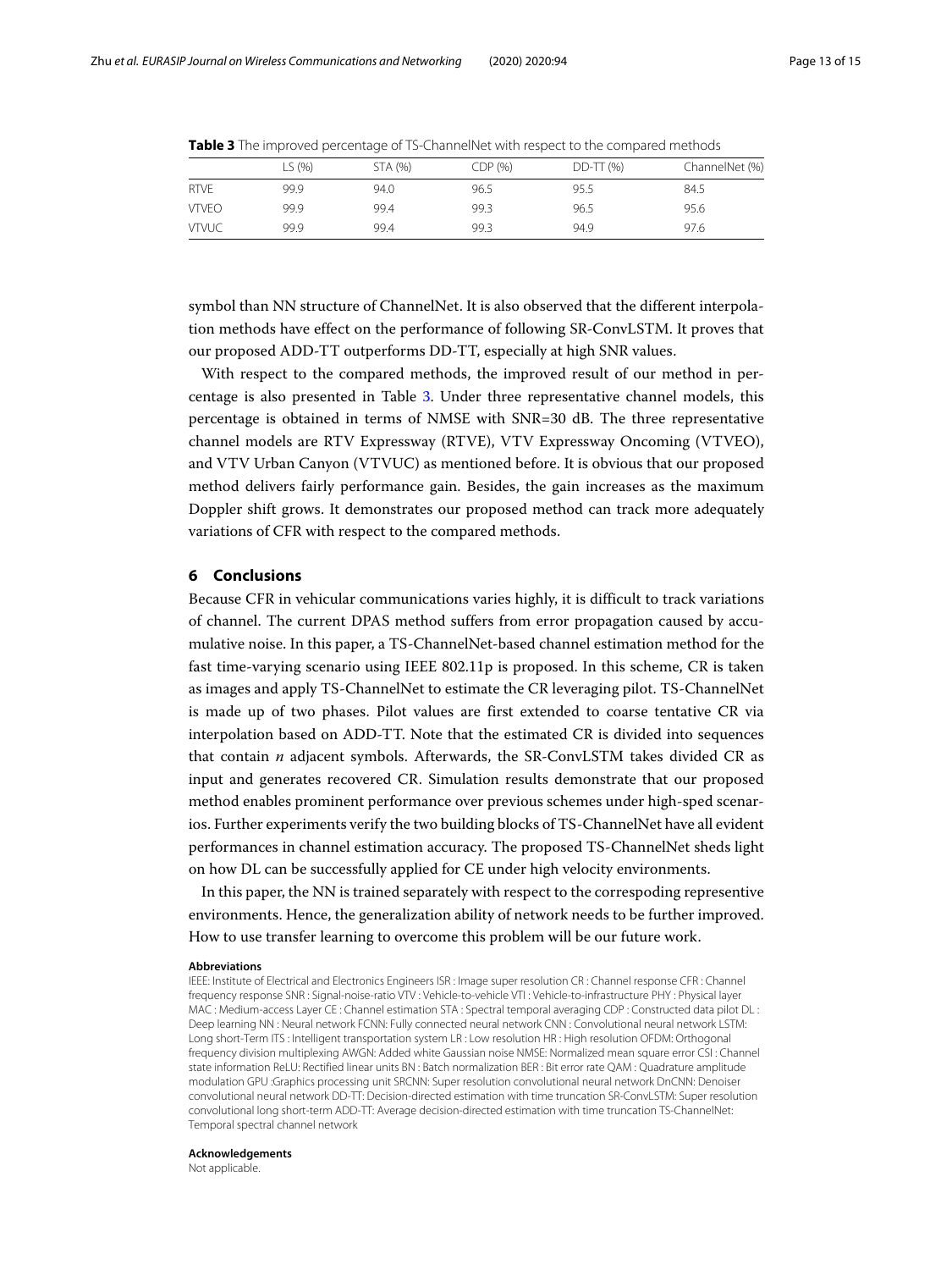#### **Authors' contributions**

The study is conceived and designed by ZX. ZX performed the experiment. The manuscript is reviewed and revised by FY, SZ, and GD. All authors read and approved this manuscript.

#### **Authors' information**

Not applicable.

#### **Funding**

This work is supported by the National Natural Science Foundation of China (No.61673253, 61901254).

#### **Availability of data and materials**

Not applicable.

#### **Competing interests**

The authors declare that they have no competing interests.

#### Received: 27 December 2019 Accepted: 22 April 2020 Published online: 11 May 2020

#### **References**

- <span id="page-13-0"></span>1. I. Wahid, A. U. A. Ikram, M. Ahmad, F. Ullah, An improved supervisory protocol for automatic selection of routing protocols in environment-aware vehicular ad hoc networks. Int. J. Distrib. Sensor Netw. **14**(11) (2018)
- <span id="page-13-1"></span>2. IEEE Standard for Information technology– Local and metropolitan area networks– Specific requirements– Part 11: Wireless LAN Medium Access Control (MAC) and Physical Layer (PHY) Specifications Amendment 6: Wireless Access in Vehicular Environments. IEEE Std 802.11p-2010 (Amendment to IEEE Std 802.11-2007 as amended by IEEE Std 802.11k-2008, IEEE Std 802.11r-2008, IEEE Std 802.11y-2008, IEEE Std 802.11n-2009, and IEEE Std 802.11w-2009), 1–51 (2010). IEEE Xplore
- <span id="page-13-2"></span>3. IEEE Standard for Information technology– Local and metropolitan area networks– Specific requirements– Part 11: Wireless LAN Medium Access Control (MAC) and Physical Layer (PHY) Specifications: Further Higher Data Rate Extension in the 2.4 GHz Band. IEEE Std 802.11g-2003 (Amendment to IEEE Std 802.11, 1999 Edn. (Reaff 2003) as amended by IEEE Stds 802.11a-1999, 802.11b-1999, 802.11b-1999/Cor 1-2001, and 802.11d-2001), 1–104 (2003). IEEE Xplore
- <span id="page-13-3"></span>4. W. Lin, M. Li, K. Lan, C. Hsu, A comparison of 802.11a and 802.11p for V-to-I communication: a measurement study. Int. Conf. Heterog. Netw. Qual. Reliab. Secur. Robustness, 559–570 (2010)
- <span id="page-13-4"></span>5. S. Benkirane, M. Benaziz, in 2018 IEEE 5th International Congress on Information Science and Technology (CiSt), Performance evaluation of IEEE 802.11p and IEEE 802.16e for vehicular ad hoc networks using simulation tools (Marrakech, 2018), pp. 573–577
- <span id="page-13-5"></span>6. J. A. Fernandez, K. Borries, L. Cheng, B. V. K. Vijaya Kumar, D. D. Stancil, F. Bai, Performance of the 802.11p physical layer in vehicle-to-vehicle environments. IEEE Trans. Veh. Tech. **61**(1), 3–14 (2012)
- <span id="page-13-14"></span>7. Z. Zhao, X. Cheng, M. Wen, L. Yang, B. Jiao, Constructed data pilot-assisted channel estimators for mobile environments. IEEE Trans. Intell. Transp. Syst. **16**(2), 947–957 (2015)
- <span id="page-13-15"></span>8. M. M. Awad, K. G. Seddik, A. Elezabi, Low-complexity semi-blind channel estimation algorithms for vehicular communications using the IEEE 802.11p standard. IEEE Trans. Intell. Transp. Syst. **20**(5), 1739–1748 (2019)
- <span id="page-13-6"></span>9. S. Baek, I. Lee, C. Song, A new data pilot-aided channel estimation scheme for fast time-varying channels in IEEE 802.11p systems. IEEE Trans. Veh. Tech. **68**(5), 5169–5172 (2019)
- <span id="page-13-7"></span>10. D. Gündüz, P. de Kerret, N. D. Sidiropoulos, D. Gesbert, C. R. Murthy, M. van der Schaar, Machine learning in the air. IEEE J. Sel. Areas Commun. **37**(10), 2184–2199 (2019)
- <span id="page-13-18"></span>11. Y. Yang, F. Gao, X. Ma, S. Zhang, Deep learning-based channel estimation for doubly selective fading channels. IEEE Access. **7**, 36579–36589 (2019)
- <span id="page-13-19"></span>12. H. Ye, G. Y. Li, B. Juang, Power of deep learning for channel estimation and signal detection in OFDM systems. IEEE Wirel. Commun. Lett. **7**(1), 114–117 (2018)
- <span id="page-13-20"></span>13. D. Neumann, T. Wiese, W. Utschick, Learning the MMSE channel estimator. IEEE Trans. Signal Process. **66**(11), 2905–2917 (2018)
- <span id="page-13-8"></span>14. M. Soltani, V. Pourahmadi, A. Mirzaei, H. Sheikhzadeh, Deep learning-based channel estimation. IEEE Commun. Lett. **23**(4), 652–655 (2019)
- <span id="page-13-9"></span>15. F. Ullah, A. H. Abdullah, O. Kaiwartya, J. Lloret, M. M. Arshad, EETP-MAC: energy efficient traffic prioritization for medium access control in wireless body area networks. Telecommun. Syst. (2017)
- <span id="page-13-10"></span>16. F. Ullah, Z. Ullah, S. Ahmad, I. U. Islam, S. U. Rehman, J. Iqbal, Traffic priority based delay-aware and energy efficient path allocation routing protocol for wireless body area network. J. Ambient. Intell. Humanized Comput. (2019)
- <span id="page-13-11"></span>17. Y. Yang, Broadcast encryption based non-interactive key distribution in MANETs. J. Comput. Syst. Sci. **80**(3), 533–545 (2014)
- <span id="page-13-12"></span>18. H. Kung, C. Chen, M. Lin, T. Wu, Traffic priority based delay-aware and energy efficient path allocation routing protocol for wireless body area network. J. Int. Tech. **20**(7), 2083–2097 (2019)
- <span id="page-13-13"></span>19. Y. Chen, S. Weng, W. Guo, N. Xiong, A game theory algorithm for intra-cluster data aggregation in a vehicular ad hoc network. Sensors (Basel). **16**(2), 245 (2016)
- <span id="page-13-16"></span>20. X. Ke, J. Zou, Y. Niu, End-to-end automatic image annotation based on deep CNN and multi-label data augmentation. IEEE Trans. Multimedia. **21**(8), 2093–2106 (2019)
- <span id="page-13-17"></span>21. H. Cheng, Z. Xie, L. Wu, Z. Yu, R. Li, Data prediction model in wireless sensor networks based on bidirectional LSTM. EURASIP J. Wirel. Commun. Netw. **2019**, 203 (2019)
- 22. S. Zhong, C. Jia, K. Chen, P. Dai, A novel steganalysis method with deep learning for different texture complexity images. Multimedia Tools Appl. **78**, 8017–8039 (2019)